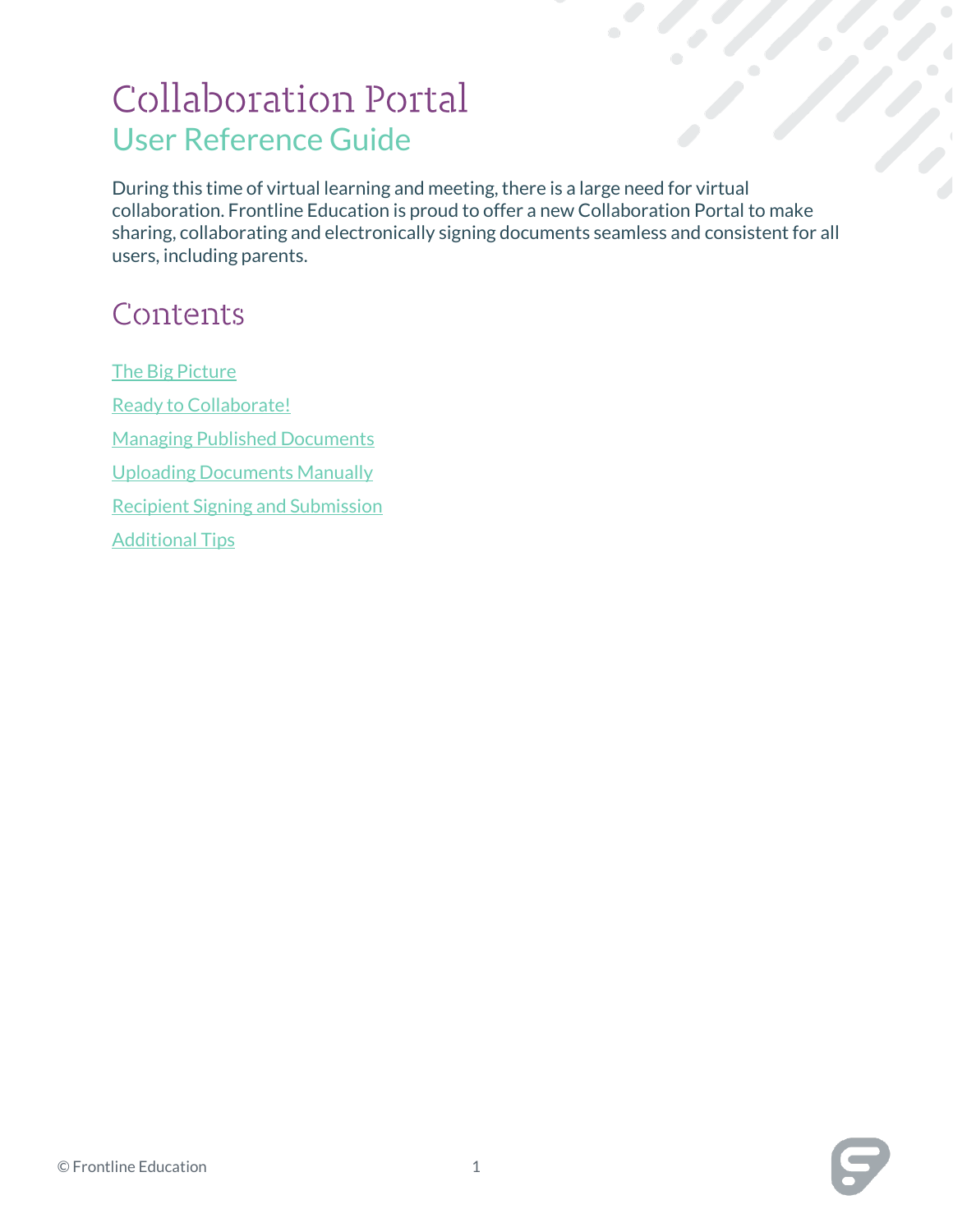## **The Big Picture**

- The Collaboration Portal is for PDF documents to be electronically shared, signed and/or submitted.
- PDF documents generated in the system can be added to the portal via an automated workflow and shared with recipients through a secure link with the added capability to upload a PDF manually.
- Recipients open the document, sign it and submit. The document changes status in the portal and that status is tracked there as well.
- Once submitted, the signed copy can be downloaded and reviewed for record keeping.

## <span id="page-1-0"></span>**Ready to Collaborate!**

Follow your usual steps in document creation in the appropriate application. Once a document is completed, create the document.

- From the student record, using the Reports tab, create your report document.
- From the student record, using the Print/Archive tab, create your document.

When you are ready to share a document for signing, begin on the left navigation with **Collaboration > Publish to Portal.**

| <b>NAVIGATION</b> |                          | €             |                                                         |
|-------------------|--------------------------|---------------|---------------------------------------------------------|
| 佡                 | Home                     |               | <b>Publish to Portal</b><br><b>Collaboration Portal</b> |
| ශ                 | Switch Org               |               |                                                         |
| ਊ                 | <b>Special Education</b> | $\,$          |                                                         |
| 閘                 | Medicaid                 | $\,$          |                                                         |
|                   | Section 504              | $\,$          |                                                         |
| Δ                 | <b>RTI</b>               | $\mathcal{P}$ |                                                         |
| A                 | RTI/MTSS                 | $\mathcal{P}$ |                                                         |
| 笽                 | Gifted                   | $\,$          |                                                         |
| బ                 | LPAC                     | $\mathcal{P}$ |                                                         |
|                   | Archive                  | $\rightarrow$ |                                                         |
| 个                 | Collaboration            | $\rightarrow$ |                                                         |
|                   | Reporting                | $\rightarrow$ |                                                         |
| <u> 200</u>       | Users                    | $\mathcal{P}$ |                                                         |
| හි                | Administration           | $\mathcal{P}$ |                                                         |

Choose the student record with documents that need to be signed and shared by clicking on their name then choose your FERPA reason. At this point, you will be taken to the following screen and you can click the dropdown to either publish documents from the "Reports" area OR you can publish documents from Archive.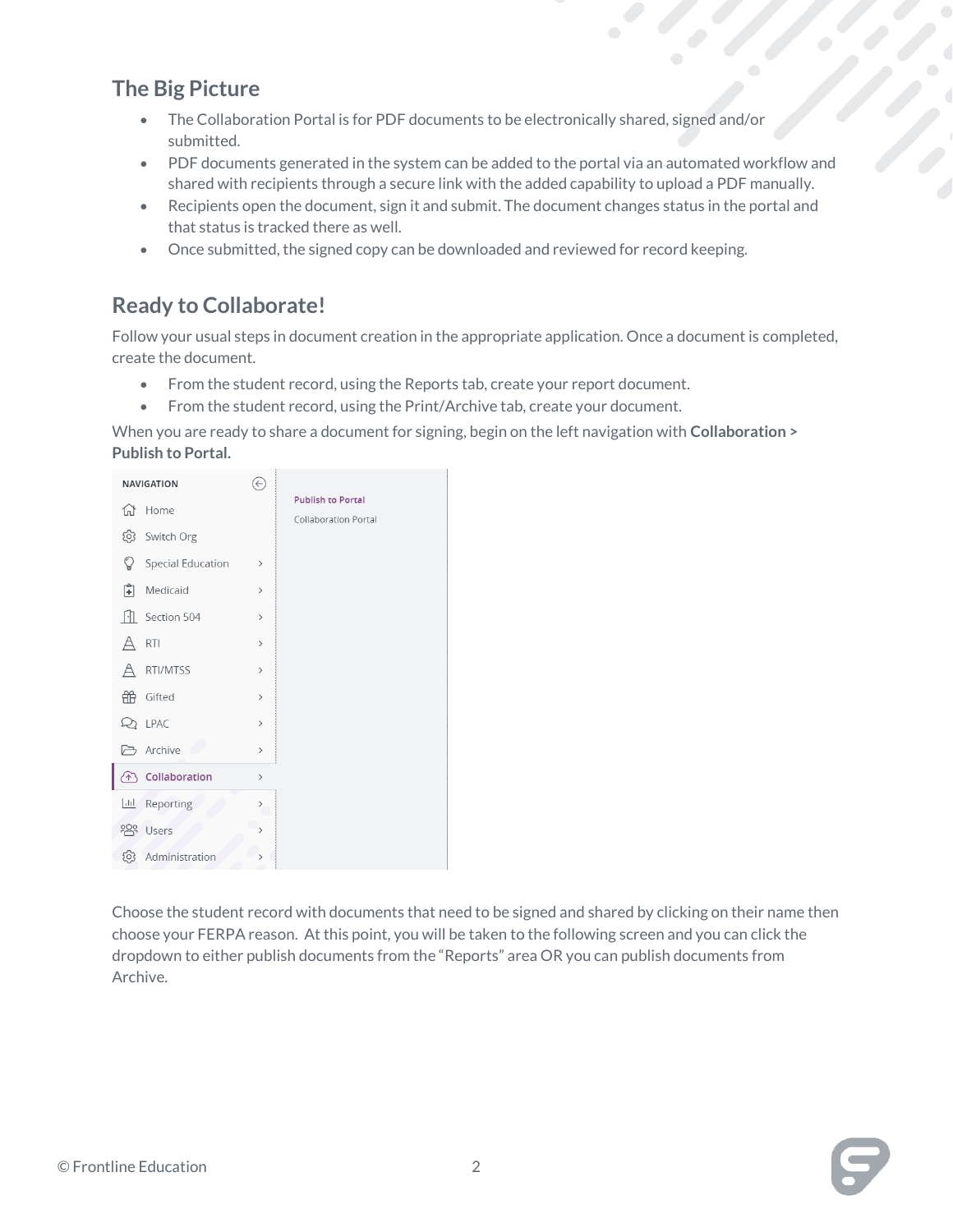|     | Students<br><b>Previous</b><br>Next<br>59:08<br>۰,<br>Screen: 1. Publish Document from Reports ▼<br>Application:<br><b>Publish Documents</b><br>۷<br><b>Select Student</b><br>1. Publish Document from Reports<br>Search 2. Publish Document from Archive |                     |                          |  |  |  |  |  |
|-----|-----------------------------------------------------------------------------------------------------------------------------------------------------------------------------------------------------------------------------------------------------------|---------------------|--------------------------|--|--|--|--|--|
|     | Q<br>Document Title:<br>$1 -$<br><b>IN First Next Prev Next Press Planet Preports:</b><br>$4$ of $4$                                                                                                                                                      | Printed After:      | Printed Before:          |  |  |  |  |  |
|     | <b>REPORT NAME</b>                                                                                                                                                                                                                                        | <b>DATE PRINTED</b> | <b>PRINTED BY EMAIL</b>  |  |  |  |  |  |
| 50  | T.<br>504 Teacher Bundle Report                                                                                                                                                                                                                           | 4/7/20 2:06 PM      | ztxeng@esped.com         |  |  |  |  |  |
| No. | 17.<br>504 Plan-Annual                                                                                                                                                                                                                                    | 4/7/20 2:08 PM      | ztxeng@esped.com         |  |  |  |  |  |
| 50  | ᇼ<br>Medicaid: One-Time Medicaid Consent Form                                                                                                                                                                                                             | 4/8/20 11:06 AM     | ztxeng@esped.com         |  |  |  |  |  |
| 50  | rep a                                                                                                                                                                                                                                                     | 4/12/20 12:53 PM    | kdenisov@frontlineed.com |  |  |  |  |  |

Select the blue arrows icon( $\blacksquare$ ) in the first column to create the portal document. If you do not see the document you want to share, you can use the search and date tools at the top of this page and hit search.

The next screen is the "**Create Collaboration Document**" page. Much of the information on this page is prepopulated from the student record.

## **Create Collaboration Document**

**Collaboration Document Name** 

eStar Full ARD G - Placement Services/dommittee Signatures: 04/16/2020

The title of the document can be edited and renamed or left as populated.

Recipients

| <b>Publish</b>       | <b>Name</b>                                        | <b>Email Address</b> | <b>Type</b>     |
|----------------------|----------------------------------------------------|----------------------|-----------------|
|                      | Fredder 1AlertARD                                  | fredder@esped.com    | Parent/Guardian |
|                      | <b>Fred Browner</b>                                | fbrowner@home.com    | Parent/Guardian |
|                      | Search for peers with name or email starting with: |                      |                 |
| Add Peer             | <b>Enter Search Filter</b>                         |                      |                 |
|                      | ▼                                                  |                      |                 |
| <b>Add Recipient</b> |                                                    |                      |                 |

The recipients list is populated with Parent/Guardian names and email addresses. To edit, simply uncheck next to the person you do not want it sent to in the publish column. To add a peer from the list of registered



 $\bullet$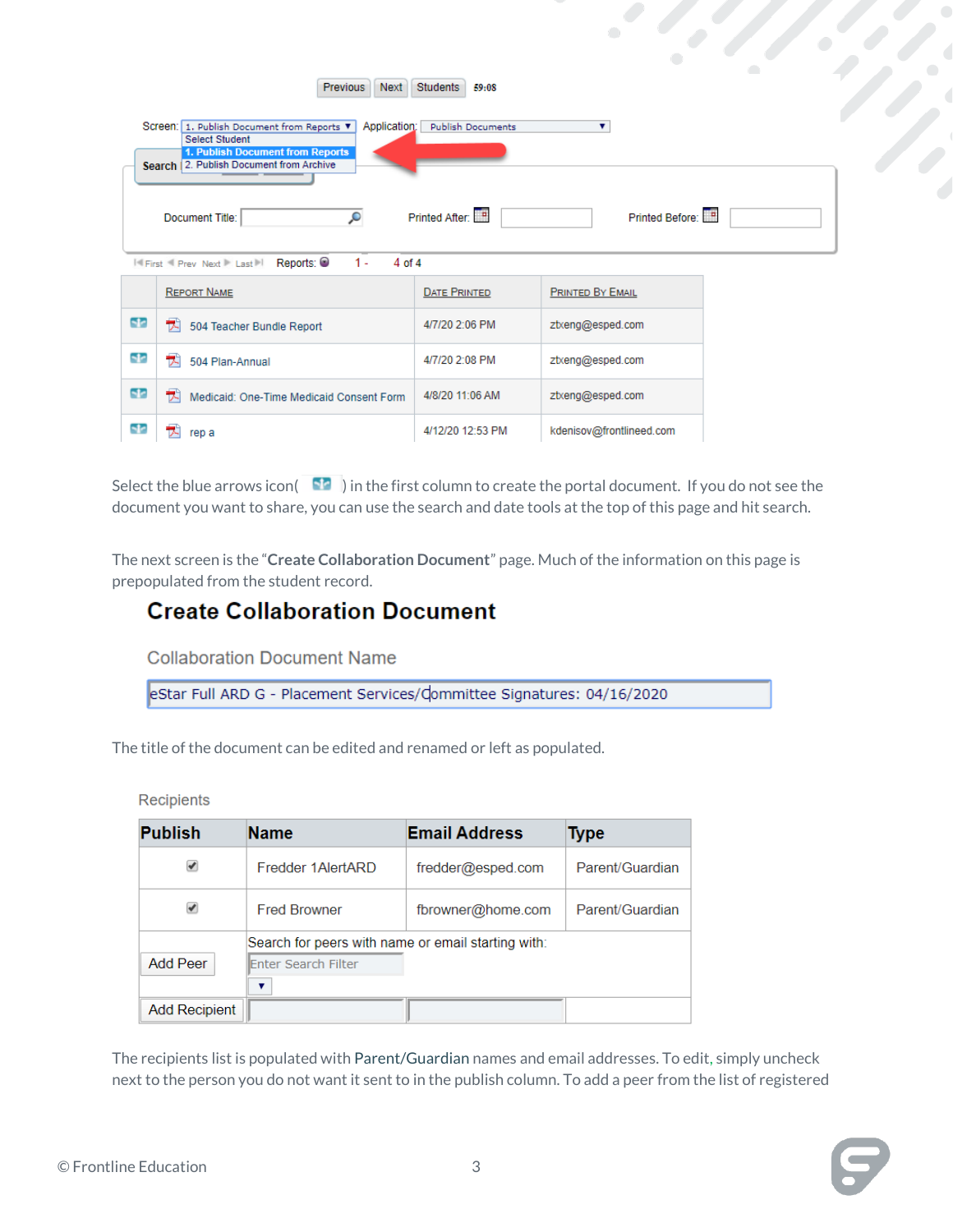users begin typing in the search filter box and a dropdown menu will populate with peer email addresses.

|                                                                                      | Search for peers with name or email starting with:                                                                                                                                                                     |                           |
|--------------------------------------------------------------------------------------|------------------------------------------------------------------------------------------------------------------------------------------------------------------------------------------------------------------------|---------------------------|
| Add Peer                                                                             | lca                                                                                                                                                                                                                    |                           |
|                                                                                      | ▼                                                                                                                                                                                                                      |                           |
| <b>Add Recipient</b>                                                                 | case98619@esped.com                                                                                                                                                                                                    |                           |
| Create Unique A                                                                      | case75035@esped.com<br>case82513@esped.com<br>case81861@esped.com                                                                                                                                                      |                           |
| 1AL09091926                                                                          | , case58754@esped.com                                                                                                                                                                                                  |                           |
| Message (optior                                                                      | , case57205@esped.com<br>, case57928@esped.com<br>Canutillo LPAC Users, canutillo@testsite.com                                                                                                                         |                           |
| You have a docum<br>the link below and<br>uncertain of the ad<br>Administrator, This | Case 113065, case113065@esped.com<br>Case 140900, case140900@esped.com<br>Case 141295, case141295@esped.com<br>Case 146838, case146838@esped.com<br>Case 54071, case54071@esped.com<br>Case 73293, case73293@esped.com |                           |
| By creating and sh<br>(i) to the accuracy<br>(ii) that the recipieL                  | Case 80894, case80894@esped.com<br>Case 87108, case87108@esped.com<br>Case 89742, case89742@esped.com<br>Case 93492, case93492@esped.com<br>Cathy Beaumont, cbeaumont@frontlineed.com ▼ his student; and               | identifiable information. |

Click "Add Peer" and it will add to the recipient list. Use the "Add Recipient" line to manually add name and email addresses for anyone that is not on the list.

#### **If you need to share a document with district staff, administration or teachers, include them using the "Add Peer" function.**

#### **Create Unique Access Code**

1AL09091926

Message (optional)

You have a document waiting for your perusal. Please utilize the link below and submit the access code. If you are uncertain of the access code, please contact the School Administrator. This link will expire within 48 hours.

The Unique Access Code prepopulates with the first 3 letters of the students last name and their date of birth. This can be changed simply by erasing the prepopulated code, and manually creating one.

Keep in mind that this is the access code parents and/or recipients will type in to gain access to the document, so it should be something that ensures security.

The access code is unique for each document and should not be shared in the message area. However, a "pattern" can be shared in the message area. EX. "Access Code is  $1<sup>st</sup>$  3 letters of last name + DOB."

**NOTE: Districts will need to communicate the access code with recipients via call, meeting, district communication etc.** 

The message box also comes prepopulated but can be amended accordingly.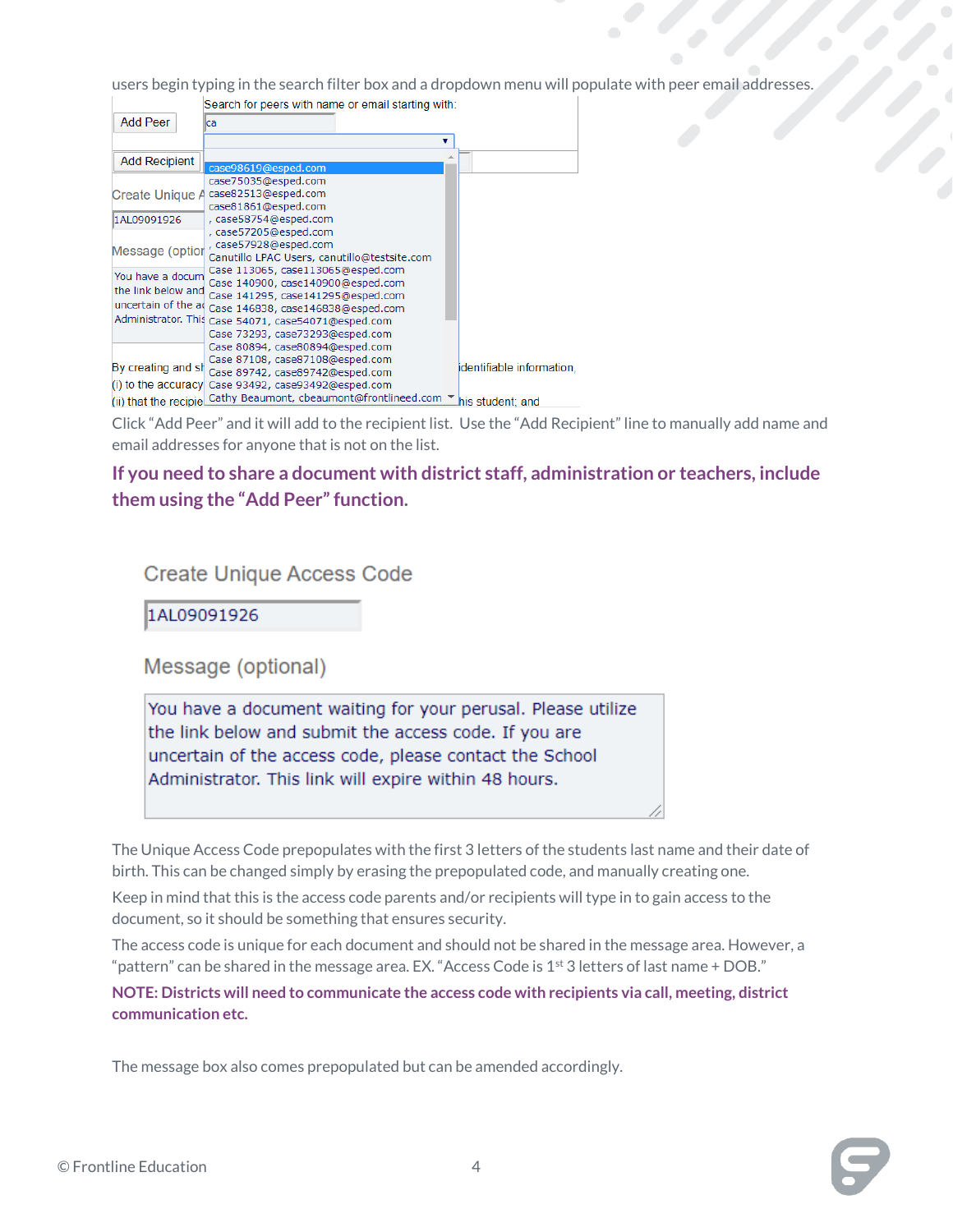By creating and sharing this document with the student's personally identifiable information, I attest:

- (i) to the accuracy and integrity of the document(s); and
- (ii) that the recipient email address and access code are correct for this student; and
- (iii) that the recipient(s) are, by District records, authorized to view and sign the document.

I have reviewed the Acknowledgement and agree to the terms above.



Lastly on this page, in order to complete the creation of the collaboration document, the agreement statement must be checked off. This activates the blue "create collaboration document" button. Click that button to continue. The system will ask you to confirm that you are publishing a document. Click OK.



You will then get a completion message.

| eStar                                                          |  |
|----------------------------------------------------------------|--|
| Your document has been<br>successfully published to the portal |  |
| OK                                                             |  |

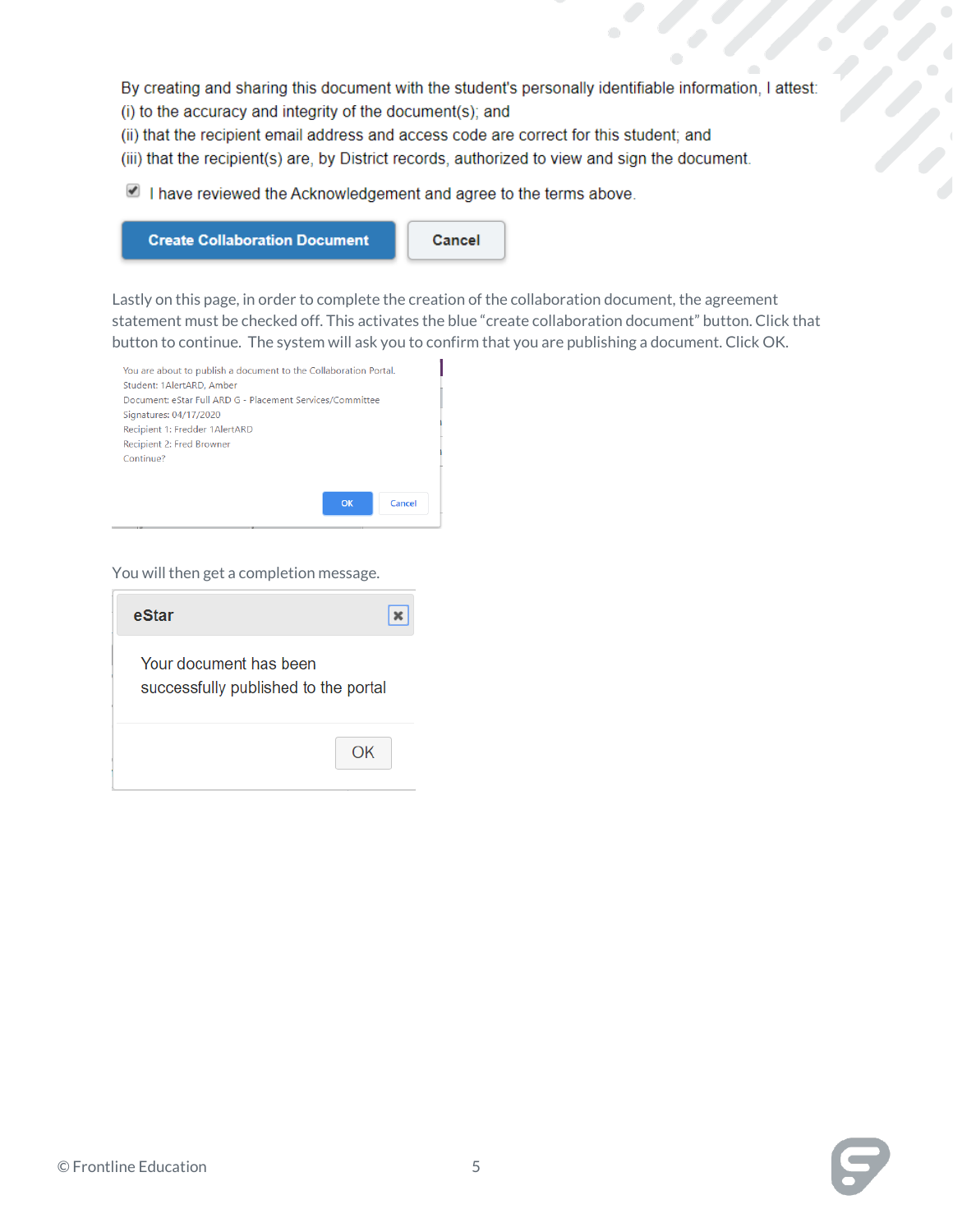## <span id="page-5-0"></span>**Managing Published Documents**

Once your document has been published, you can check its' status in the "**Collaboration Portal**" area. To navigate, start from **Collaboration > Collaboration Portal**.

|             | <b>NAVIGATION</b> | $\leftarrow$                 |                                                         |
|-------------|-------------------|------------------------------|---------------------------------------------------------|
| 佡           | Home              |                              | <b>Publish to Portal</b><br><b>Collaboration Portal</b> |
| ශ           | Switch Org        |                              |                                                         |
| V           | Special Education | $\mathcal{P}$                |                                                         |
| Ĥ           | Medicaid          | $\rightarrow$                |                                                         |
| ŀН          | Section 504       | $\rightarrow$                |                                                         |
| Δ           | <b>RTI</b>        | $\rightarrow$                |                                                         |
|             | RTI/MTSS          | $\,$                         |                                                         |
| 笧           | Gifted            | $\,$                         |                                                         |
| D           | LPAC              | $\,$                         |                                                         |
|             | Archive           | $\,$                         |                                                         |
| 个           | Collaboration     | $\,$                         |                                                         |
| 匝           | Reporting         | $\left\langle \right\rangle$ |                                                         |
| <u> 200</u> | Users             |                              |                                                         |
| හි          | Administration    |                              |                                                         |

On the next screen, you will either be taken directly to the portal, or you will be offered a blue button to open it in a new window .

## **Collaboration Portal**

A new window will open to the collaboration portal. **Click Here** to open it manually. If a new window/tab does not open, please

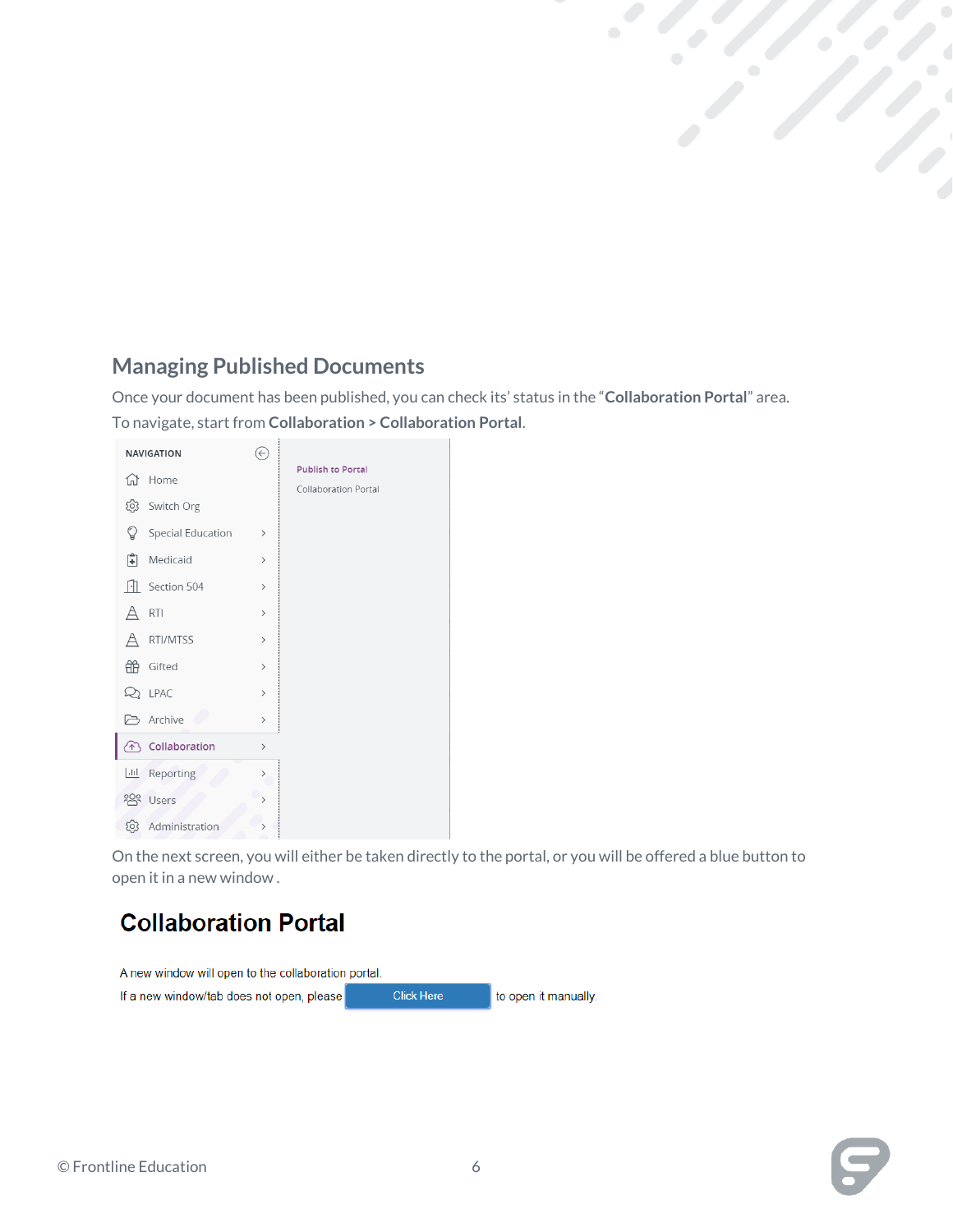You may also access the portal by going from **Collaboration > Publish to Portal**. Enter the student record whose document status you wish to check and click the blue Open Collaboration Portal button.

| <b>Previous</b><br><b>Next</b><br><b>Students</b><br>59:48                                                |                       |                                                            |              |                           |                          |                                      |  |  |
|-----------------------------------------------------------------------------------------------------------|-----------------------|------------------------------------------------------------|--------------|---------------------------|--------------------------|--------------------------------------|--|--|
|                                                                                                           |                       | Screen: 1. Publish Document from Reports ▼<br>Application: |              | Publish to Portal         |                          | ۷                                    |  |  |
| <b>Open Collaboration Portal</b>                                                                          |                       |                                                            |              |                           |                          |                                      |  |  |
| <b>Search Filters:</b><br>Search<br><b>View All</b><br><b>Collaboration Portal</b><br>Welcome back, Dave! |                       |                                                            |              |                           |                          |                                      |  |  |
| Q Find Something                                                                                          |                       |                                                            |              |                           |                          | <b>Create Collaboration Document</b> |  |  |
| Student                                                                                                   | ÷                     | <b>Collaboration Document Name:</b>                        | Created on : | Owner:                    | <b>Recipient Status:</b> | <b>Document</b><br><b>Status</b>     |  |  |
|                                                                                                           | <b>Shawn Crawford</b> | <b>IEP Meeting Agenda</b>                                  | 04/03/2020   | dmesser@frontlineed.com   | 5/5 Submitted            | Complete                             |  |  |
| <b>Shawn Crawford</b>                                                                                     |                       | <b>Finalized IEP</b>                                       | 04/03/2020   | cneedell@frontlineed.com  | 1/2 Submitted            | Incomplete                           |  |  |
| <b>Angela Davis</b>                                                                                       |                       | <b>LPAC - Permission for Placement</b>                     | 04/03/2020   | cneedell@frontlineed.com  | 0/2 Submitted            | Incomplete                           |  |  |
| <b>Thomas Kam</b>                                                                                         |                       | <b>Prior Written Notice</b>                                | 04/03/2020   | scrawford@frontlineed.com | 0/2 Submitted            | Incomplete                           |  |  |
| <b>Tory Blathras</b>                                                                                      |                       | IEP (Final)                                                | 04/03/2020   | dmesser@frontlineed.com   | 0/2 Submitted            | Incomplete                           |  |  |
|                                                                                                           |                       |                                                            |              | Rows per page:            | $10 -$<br>1-10 of 100    | $\rightarrow$<br>z                   |  |  |

Once in the portal itself, you will be able to track the status of documents you have sent out for signing, when they were created, as well as document and student information.". If all recipients have submitted the document, the status is Complete. You can mark the status complete manually if appropriate.

To download or delete a document from the portal, click on the document name to open it.

| Amber 1AlertARD - IEP Progress Goals/Objective: 04/16/2020<br>$\bullet$                                                                                |                                  | $\checkmark$            |
|--------------------------------------------------------------------------------------------------------------------------------------------------------|----------------------------------|-------------------------|
| Incomplete<br>Created 04/16/2020                                                                                                                       |                                  | Manage Document Details |
|                                                                                                                                                        |                                  | Manage Recipients       |
| $100\%$ $\blacktriangledown$<br>(+)                                                                                                                    |                                  | Mark Complete           |
|                                                                                                                                                        |                                  | Delete                  |
| <b>Xavier District</b><br>2323 Johnsont Drive<br>Grand Prairie, TX 79849<br>1.800.111.1111                                                             |                                  | Download                |
| <b>Report of Student's Progress</b><br><b>Toward Individual Education Plan Goals/Objectives</b>                                                        |                                  | Cancel                  |
| 222<br>Amber 1AlertARD<br>dts123456<br>Chisolm Trail Elementary                                                                                        | 01/01/2000                       |                         |
| NAME OF STUDENT<br>MEDICAID#<br>ID#:<br>CAMPUS                                                                                                         | DATE OF BIRTH                    |                         |
| By the end of the () semester, Amber will listen attentively to speakers, ask relevant questions, and make pertinent comments .<br><b>ANNUAL GOAL:</b> |                                  |                         |
| Position: _<br>Evaluator: _                                                                                                                            |                                  |                         |
| Method of Evaluation: Data Collection, Report Cards, Unit Tests, Work Samples Goal Focus English Language Arts and Reading                             |                                  |                         |
| Frequency:                                                                                                                                             | OR From 08/22/2016 to 08/31/2016 |                         |

**Collaboration Document**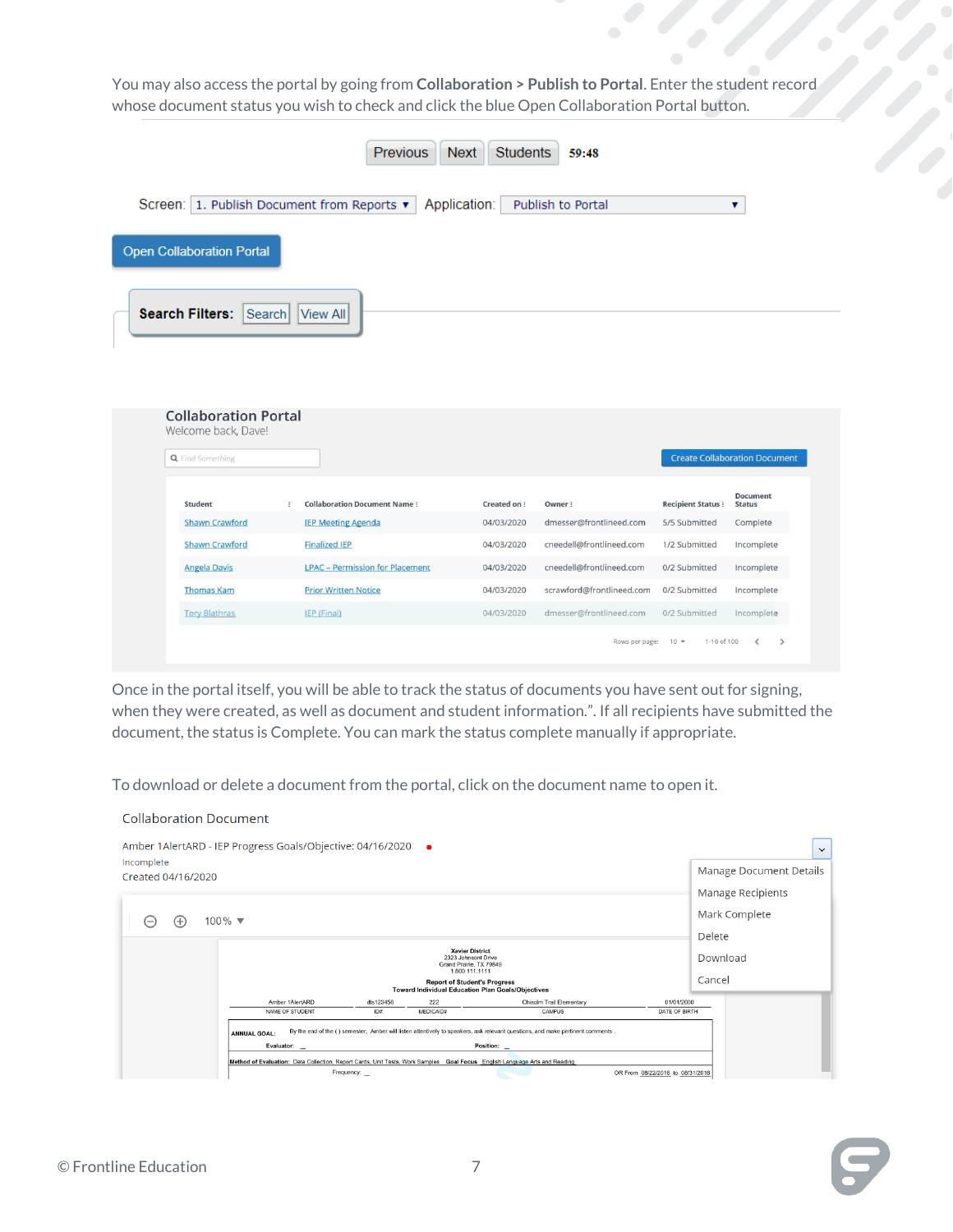Once the document is open, you have options for managing the document details and more by navigating to the dropdown menu all the way to the upper left corner.

• **Manage Document Details**: Allows for editing document sharing details including the Access Code. **Manage Document Details** 

| Judy 1QA DO NOT EDIT           |                                                                                                                                    |
|--------------------------------|------------------------------------------------------------------------------------------------------------------------------------|
| Collaboration Document Name *  |                                                                                                                                    |
|                                | This name will be shared in the email notification and displayed in the<br>portal. Do not add Personally Identifiable Information. |
| Service Log Report: 04/16/2020 |                                                                                                                                    |
| Create Unique Access Code *    |                                                                                                                                    |
| 1QA06292000                    |                                                                                                                                    |
| <b>Message (Optional)</b>      |                                                                                                                                    |

• **Manage Recipients**: If recipients need to be added or removed, that can be done here.

|                          |                          |           | Add New Recipient |
|--------------------------|--------------------------|-----------|-------------------|
| Email                    | <b>Submission Status</b> | Submitted | Action            |
| dsutedja@frontlineed.com | Not Submitted            |           | Remove            |
| dmesser@frontlineed.com  | <b>Not Submitted</b>     |           | Remove            |

• **Mark Complete:** When multiple recipients are involved, but not all need to sign this can be utilized to move forward in the process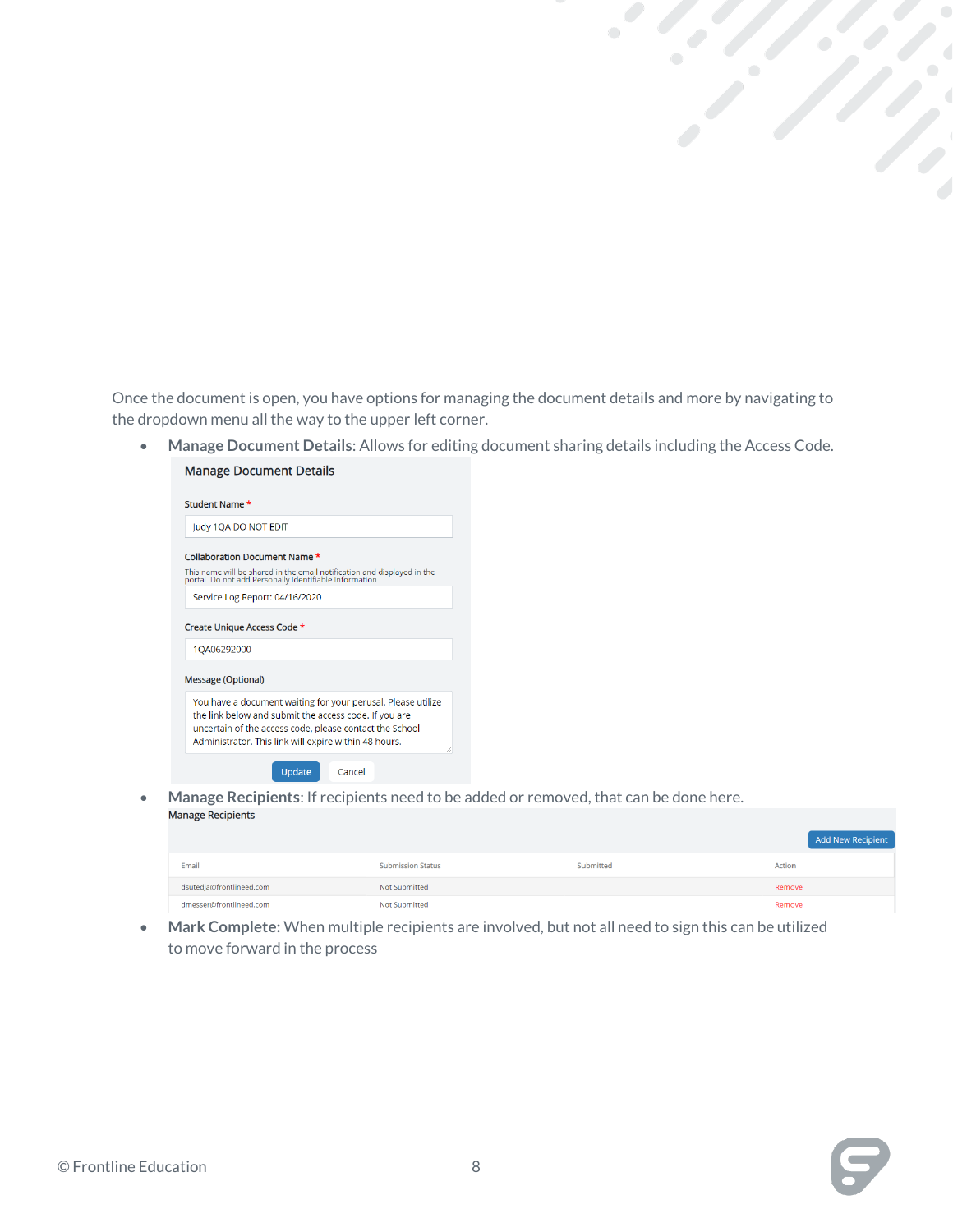



• **Download:** This allows a download of the document to be completed.

**NOTE: After your document is completed, download it to your computer and upload it to Archive Manager.** 

## <span id="page-8-0"></span>**Uploading Documents Manually**

There is an option available to upload/add documents in the collaboration portal that are separate from the Frontline system. Frontline recommends using existing documents whenever possible, as they are all "linked" in the system making record management easier. If there is a need to create an outside document, remember that document will not be linked to pre-existing student records.

To add your own document to the collaboration portal, begin by accessing your portal. Start on the left navigation panel with **Collaboration > Document Tracking**.

| <b>Q</b> Find Something |                                        |              |                           | <b>Create Collaboration Document</b> |                                  |
|-------------------------|----------------------------------------|--------------|---------------------------|--------------------------------------|----------------------------------|
| Student                 | <b>Collaboration Document Name:</b>    | Created on : | Owner:                    | <b>Recipient Status:</b>             | <b>Document</b><br><b>Status</b> |
| <b>Shawn Crawford</b>   | <b>IEP Meeting Agenda</b>              | 04/03/2020   | dmesser@frontlineed.com   | 5/5 Submitted                        | Complete                         |
| <b>Shawn Crawford</b>   | <b>Finalized IEP</b>                   | 04/03/2020   | cneedell@frontlineed.com  | 1/2 Submitted                        | Incomplete                       |
| <b>Angela Davis</b>     | <b>LPAC - Permission for Placement</b> | 04/03/2020   | cneedell@frontlineed.com  | 0/2 Submitted                        | Incomplete                       |
| <b>Thomas Kam</b>       | <b>Prior Written Notice</b>            | 04/03/2020   | scrawford@frontlineed.com | 0/2 Submitted                        | Incomplete                       |
| <b>Tory Blathras</b>    | IEP (Final)                            | 04/03/2020   | dmesser@frontlineed.com   | 0/2 Submitted                        | Incomplete                       |

Click the blue "Create Collaboration Document" button at the top.

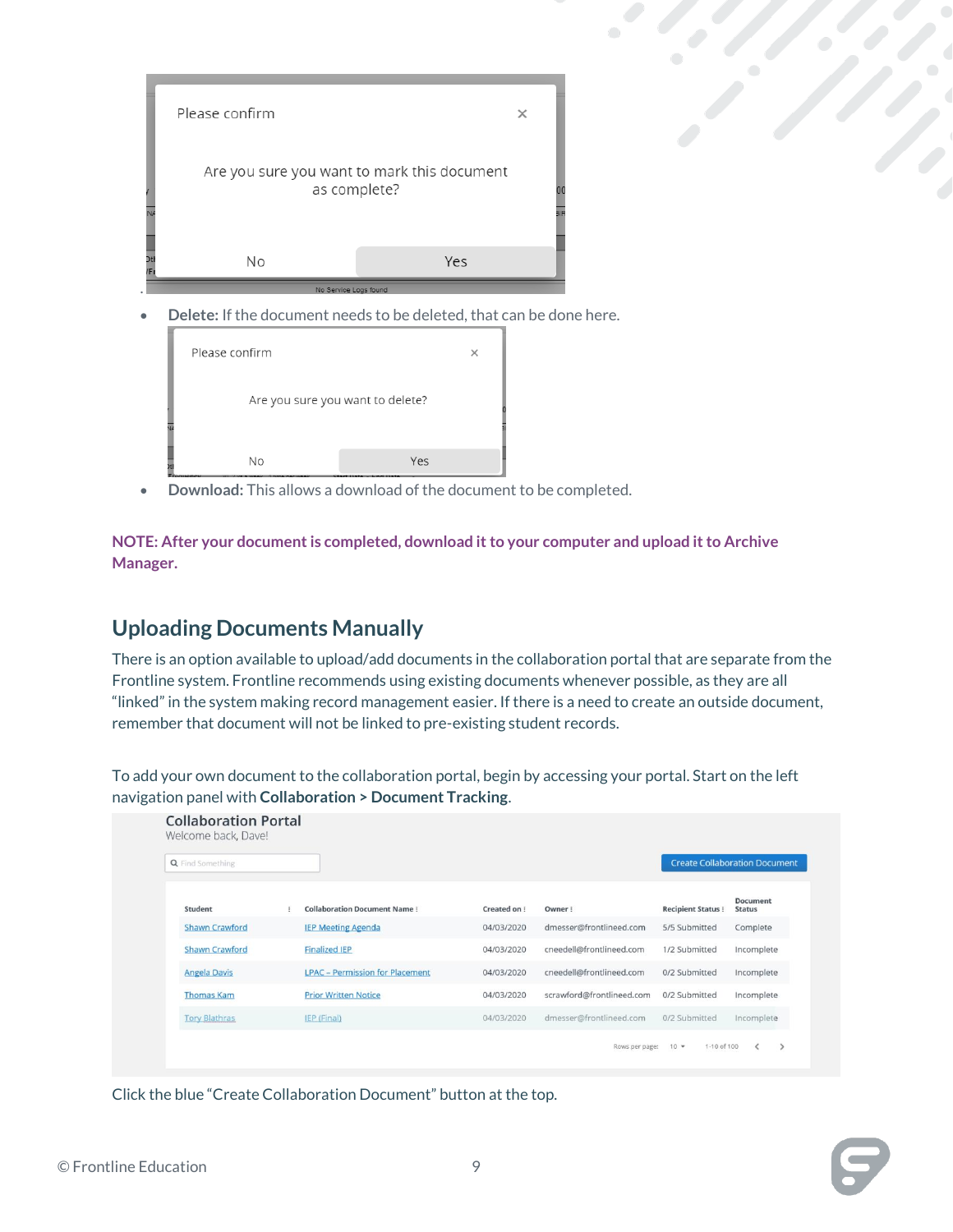| Add Collaboration Document                                                                                                                                            |  |
|-----------------------------------------------------------------------------------------------------------------------------------------------------------------------|--|
| Student Name*                                                                                                                                                         |  |
| JoJo Clasp                                                                                                                                                            |  |
| Collaboration Document Name*<br>This name will be shared in the email notification and<br>displayed in the portal. Do not add Personally Identifiable<br>Information. |  |
| <b>Sped Stuff</b>                                                                                                                                                     |  |
| Upload Document PDF*                                                                                                                                                  |  |
| <b>Browse Files</b>                                                                                                                                                   |  |
|                                                                                                                                                                       |  |

Enter the student name, the name of the document and find and upload the file from your computer. **NOTE: Only PDF files are accepted in the portal.** 

 $\langle \cdot \rangle$ 

| <b>Add Collaboration Document</b> |   |    |  |
|-----------------------------------|---|----|--|
| Upload Document PDF*              |   |    |  |
| <b>Browse Files</b>               |   |    |  |
| <b>Add Recipients</b>             | × |    |  |
| Email:                            |   |    |  |
|                                   |   |    |  |
|                                   |   |    |  |
| Confirm Email:                    |   |    |  |
|                                   |   |    |  |
| Cancel<br>Save                    |   |    |  |
|                                   |   | /1 |  |

Add email recipients and click save following each manual entry.



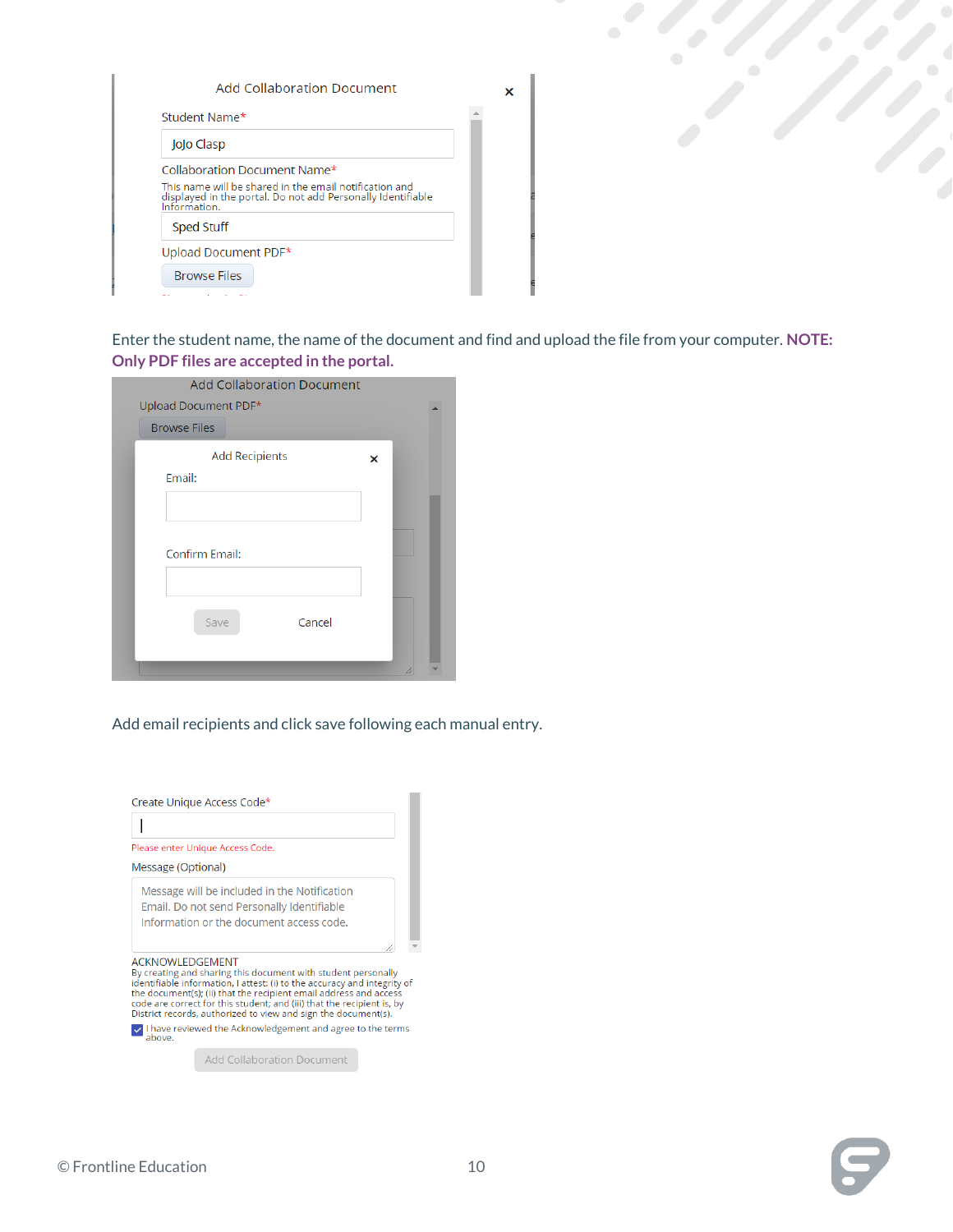Keep in mind that this is the access code parents and/or recipients will type in to gain access to the document, so it should be something that ensures security.

The access code is unique for each document and should not be shared in the message area. However, a "pattern" can be shared in the message area. EX. "Access Code is  $1<sup>st</sup>$  3 letters of last name + DOB."

**NOTE: Districts will need to communicate the access code with recipients via call, meeting, district communication etc.** 

Add an optional message telling the recipient about the document. You may also indicate the pattern of the access code and what the user needs to do next. Any message that is transmitted goes through email, so avoid sharing PII or security sensitive information.

Once you have acknowledged the statement and agreed with the terms, check the checkbox and note that the "Add Collaboration Document" button activates once it is checked.

Next, click the add collaboration document button.

| Q Find a document   | Clear Search                       |            |                         | <b>Add Collaboration Document</b> |
|---------------------|------------------------------------|------------|-------------------------|-----------------------------------|
| <b>Student Name</b> | <b>Collaboration Document Name</b> | Created On | <b>Recipient Status</b> | <b>Document Status</b>            |
| Jojo clasp          | sped stuff                         | 04/16/2020 | 0/1 Submitted           | Incomplete                        |

The document is then sent to recipients and gets added to the portal as seen here.

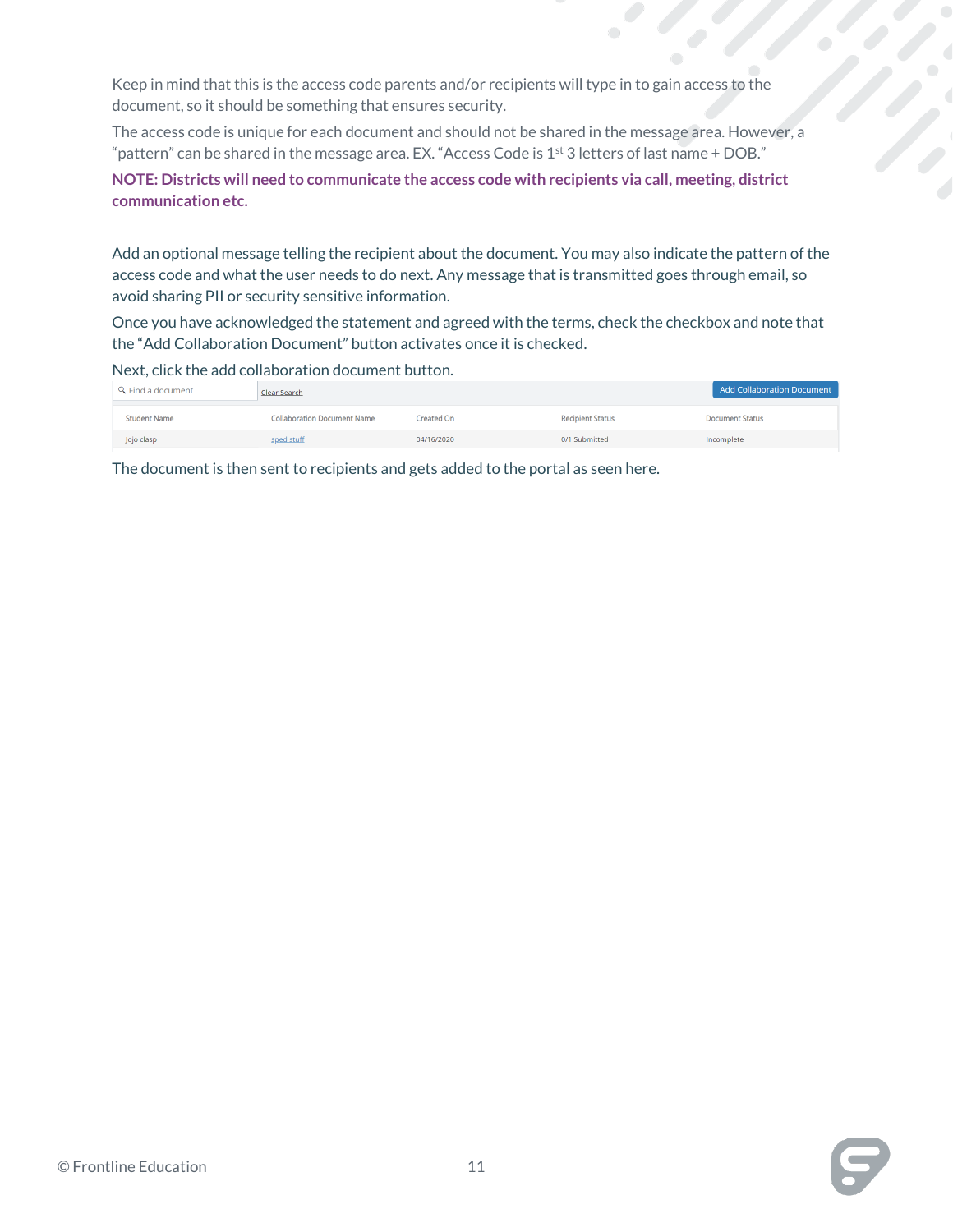## <span id="page-11-0"></span>**Recipient Signing and Submission**

**This section covers the process for parents/teachers/recipients that will be getting the document to sign**. **If you wish to annotate the document yourself, be sure that you are listed as a recipient with your email address provided.** 

Once a document is sent to recipients there a several steps for completion. All recipients will get an email message. When they click the "open" button they will be prompted to enter the unique access code that was provided by the creator of the document.

| Sum Wan Ales shared a Collaboration Document with you                                                        |  |
|--------------------------------------------------------------------------------------------------------------|--|
|                                                                                                              |  |
|                                                                                                              |  |
| sped stuff                                                                                                   |  |
|                                                                                                              |  |
|                                                                                                              |  |
| Open                                                                                                         |  |
| This email may contain confidential information the disclosure of which is covered by the Family Educational |  |



privileges or federal protection.



 $\langle \cdot \rangle$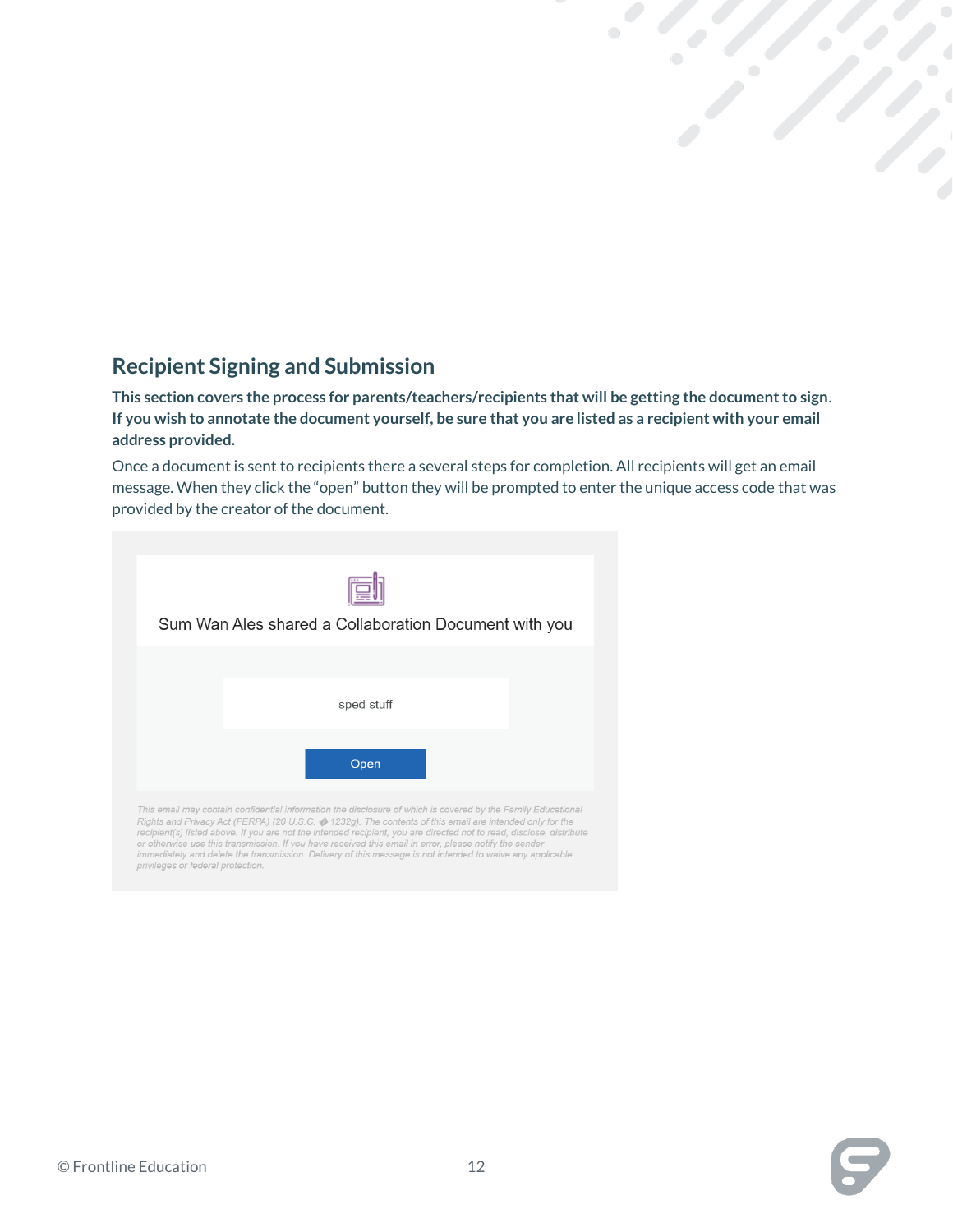| $($ Help $\textcircled{\scriptsize{2}}$<br>frontline                          | $\langle \rangle$ |
|-------------------------------------------------------------------------------|-------------------|
| $\cdots$                                                                      |                   |
| To view that shared with you, enter the access<br>code provided to you below. |                   |
|                                                                               |                   |
| Open Document                                                                 |                   |
| Don't know your access code?                                                  |                   |

Once the access code is entered, click the "Open Document" button. If help is needed at any time, recipients should click the question mark to open an interactive PDF guide with videos and directions. **Recipients will need to contact the creator of the document for assistance with the access code.** 

If the wrong access code is entered, an error message appears. Five attempts are permitted before the code must be resent.



Upon opening the document successfully, an embedded short introduction video will play. This will guide the recipient in the signing process, as well as how to utilize the annotation tools.

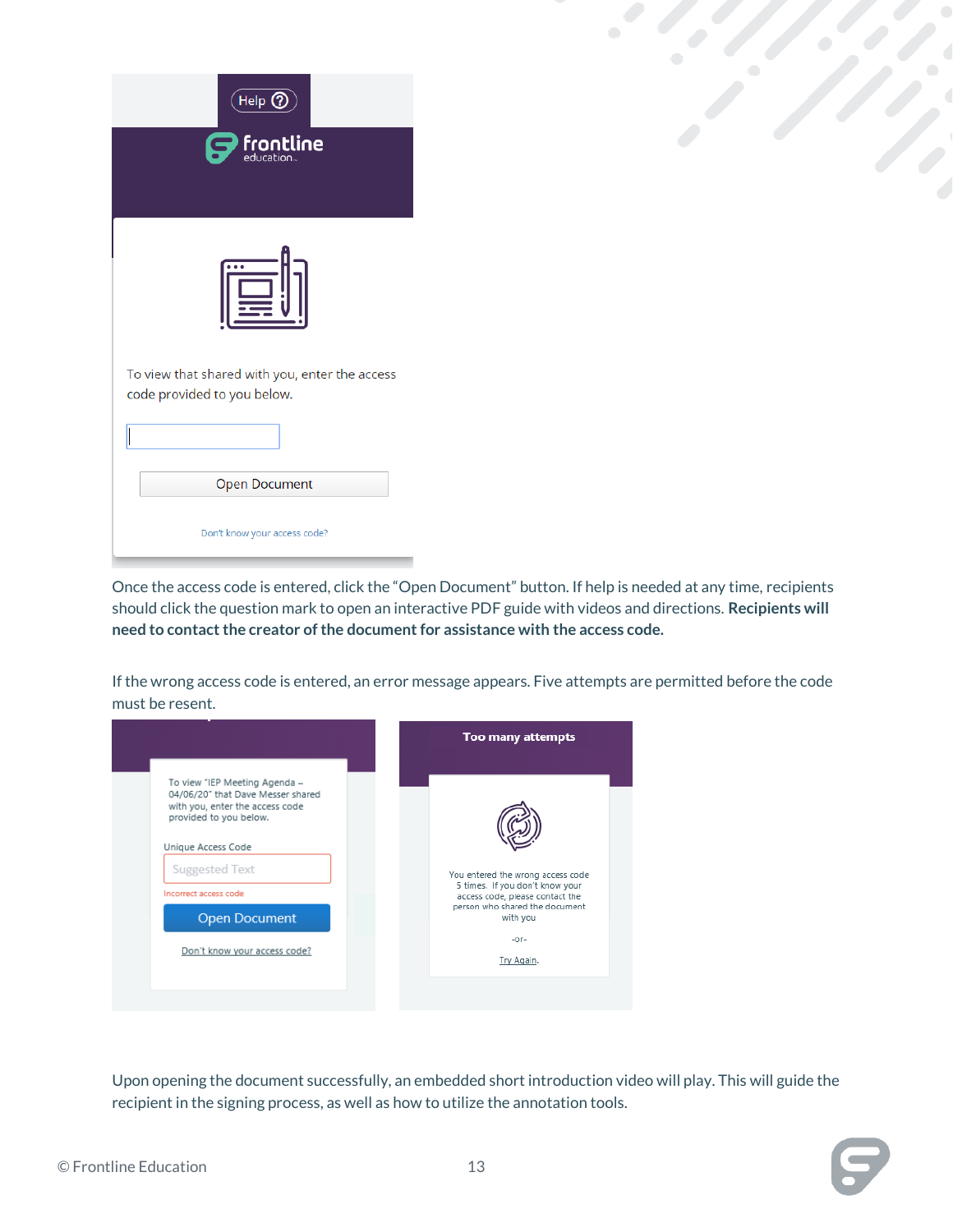On that screen, the recipient will then click either the **I Agree or I Do Not Agree** button corresponding to the electronic signing process. Only **I Agree** will allow them to move forward in the process.

|      | IEP (ANNOTATED)<br><b>Student's Name</b>               |                                                                                                                                                                                                                       |                                                                                                                                                                                                                                                                                                                   |           |  |
|------|--------------------------------------------------------|-----------------------------------------------------------------------------------------------------------------------------------------------------------------------------------------------------------------------|-------------------------------------------------------------------------------------------------------------------------------------------------------------------------------------------------------------------------------------------------------------------------------------------------------------------|-----------|--|
|      |                                                        | IEPTEAM/SIGNATURES                                                                                                                                                                                                    |                                                                                                                                                                                                                                                                                                                   |           |  |
|      | not agreement.                                         |                                                                                                                                                                                                                       | The Individualized Education Program Team makes the decisions about the student's program and placement. The student's parent(s), the student's special<br>education teacher, and a representative from the local education agency are required members of this team. Signature on this IEP documents attendance, |           |  |
|      | Role                                                   | Printed Name                                                                                                                                                                                                          | Signature                                                                                                                                                                                                                                                                                                         |           |  |
|      | Parent/Guardian/Surrocate                              |                                                                                                                                                                                                                       |                                                                                                                                                                                                                                                                                                                   |           |  |
|      | Parent/Guardian/Surrogate                              |                                                                                                                                                                                                                       |                                                                                                                                                                                                                                                                                                                   |           |  |
|      | Student*                                               |                                                                                                                                                                                                                       |                                                                                                                                                                                                                                                                                                                   |           |  |
|      | Regular EducationTeacher**                             |                                                                                                                                                                                                                       |                                                                                                                                                                                                                                                                                                                   |           |  |
|      | Special Education Teacher                              |                                                                                                                                                                                                                       |                                                                                                                                                                                                                                                                                                                   |           |  |
|      | Local Ed Agency Rep                                    |                                                                                                                                                                                                                       |                                                                                                                                                                                                                                                                                                                   |           |  |
|      | Caroor/Toch Ed Rop <sup>111</sup>                      |                                                                                                                                                                                                                       |                                                                                                                                                                                                                                                                                                                   |           |  |
|      | Community Agency Rep***                                |                                                                                                                                                                                                                       |                                                                                                                                                                                                                                                                                                                   |           |  |
|      | Teacher of the Gifted****                              |                                                                                                                                                                                                                       |                                                                                                                                                                                                                                                                                                                   |           |  |
|      |                                                        |                                                                                                                                                                                                                       |                                                                                                                                                                                                                                                                                                                   |           |  |
|      | <br>Written input received from the following members: | If the student is, or may be, participating in the regular education environment<br>As determined by the LEA as needed for transition services<br>interpret the instructional implications of any evaluation results. | The IEP team must invite the student if transition services are being planned or if the parents choose to have the student participate.<br>**** A teacher of the gifted is required when writing an IEP for a student with a disability who also is gifted. One individual listed above must be able to           |           |  |
|      | ANNOTATION:                                            | (in the printed name column) and note how they participated.                                                                                                                                                          | IEP Team/Signatures: This section documents the attendance of the IEP team members who are present at the meeting. Attendance may include<br>participation via telephone or videoconference. The IEP team may list the names of individuals who participate via telephone or videoconference                      |           |  |
| 4/52 |                                                        |                                                                                                                                                                                                                       | Page 4 of 52 The assuranced forms offer emistance and guidence to parents and educators, they are not intended as an eurolasive manner for complying with state and/or federal special education statutes and requiredors                                                                                         | July 2016 |  |

I agree

The next step is to click the "Start Signing" button.

I do not agree.

| <b>Collaboration Document</b>                                        |                                      |
|----------------------------------------------------------------------|--------------------------------------|
| Tory Blathras - IEP (Final)<br>Created 04/03/2020<br>• Not Submitted | <b>Start Signing</b><br>$\checkmark$ |
|                                                                      |                                      |

Annotation tools are at the top of the screen.



Recipients click on the pen icon, then sign where appropriate just like signing a sheet of paper. The pen tool can also be used to check off areas.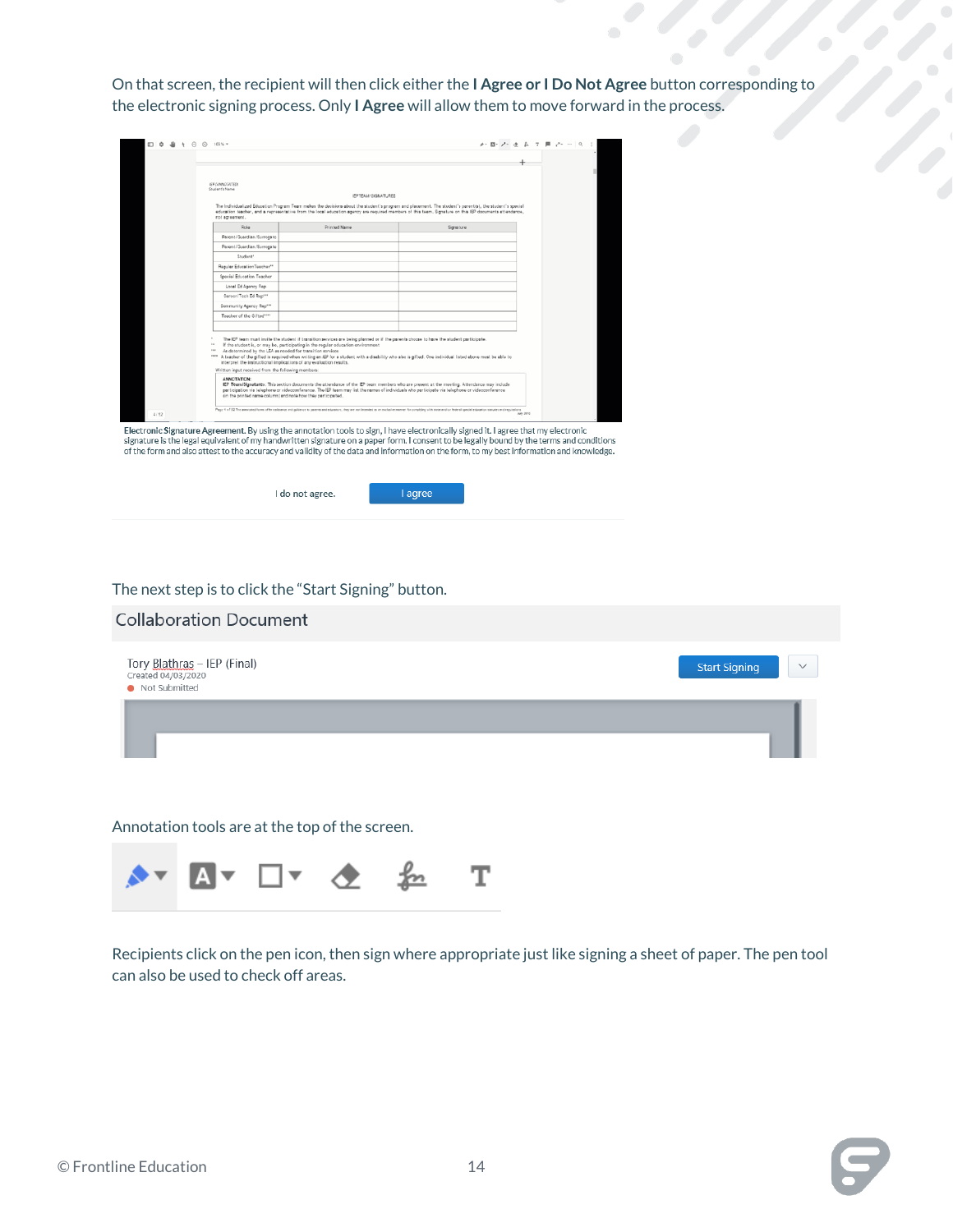SIGNATURES OF COMMITTEE MEMBERS AND OTHER PARTICIPANTS Date of Meeting:

| Name: | Position:                           | Signature: | Agree | Disagree |
|-------|-------------------------------------|------------|-------|----------|
|       | Parent(s)/Adult Student             |            |       |          |
|       | District Representative             |            |       |          |
|       | General Education Teacher           |            |       |          |
|       | Special Education Teacher/ Provider |            |       |          |
|       | Assessment                          |            |       |          |

If a mistake is made, click on the eraser icon to erase where needed. The text icon can be used to create a text box on the document in which the recipient can type their name or other notes as well.

Clicking "Save" will only save the annotations added and allow the recipient to see the signed document. To submit, **save and submit** must be clicked. Upon submission, a message appears that also has a download link for the signed document.

Recipients can utilize the dropdown menu at the top right of the screen to view other recipients and download the document at any time.



**NOTE: If Sign and Submit is hit before completion, the document will have to be resent.** 

## <span id="page-14-0"></span>**Additional Tips**

Document links are valid for 48 hours. If that time expires, a message prompting the recipient to have the link resent is utilized.







 $\mathcal{O}(\mathcal{C})$